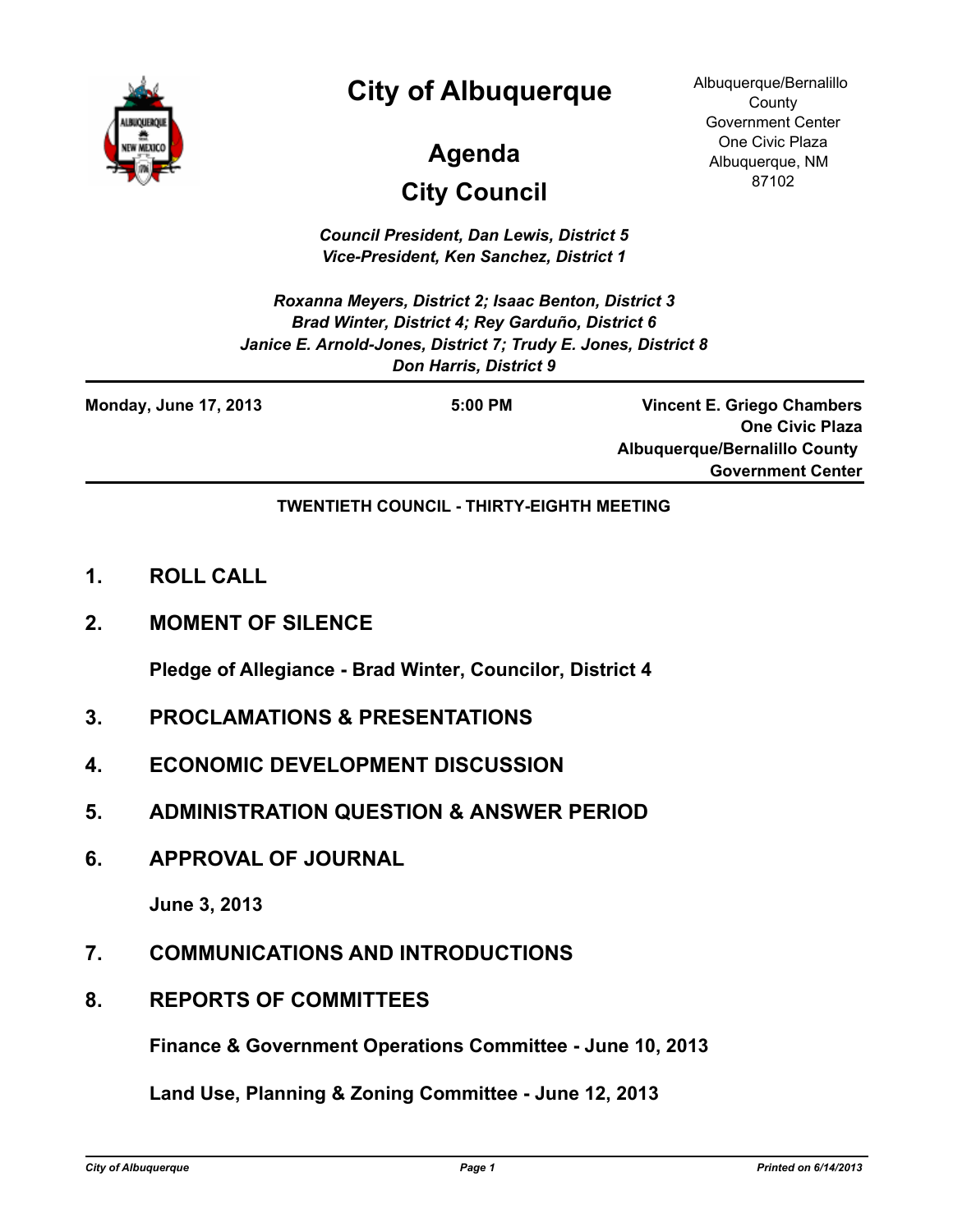## **9. GENERAL PUBLIC COMMENTS**

### **10. ANNOUNCEMENTS**

# **11. CONSENT AGENDA: {Items may be removed at the request of any Councilor}**

- **\*a.** [EC-13-450](http://cabq.legistar.com/gateway.aspx?m=l&id=/matter.aspx?key=8829) Approval of USGS Joint Funding Agreement, July 1, 2013 June 30, 2014
- **b.** [EC-13-453](http://cabq.legistar.com/gateway.aspx?m=l&id=/matter.aspx?key=8833) Mayor's Appointment of Ms. Bethany B. Pratt to the Library Advisory Board
- **c.** [EC-13-454](http://cabq.legistar.com/gateway.aspx?m=l&id=/matter.aspx?key=8834) Mayor's Appointment of Mr. Loren J. Hines to the Open Space Advisory Board
- **d.** [EC-13-456](http://cabq.legistar.com/gateway.aspx?m=l&id=/matter.aspx?key=8838) Mayor's Appointment of Mr. Gilbert D. Gallegos to the Fire Code Board of Appeals
- **e.** [R-13-148](http://cabq.legistar.com/gateway.aspx?m=l&id=/matter.aspx?key=8668) Nuisance Abatement At 3301 San Mateo Blvd. NE Within The City Limits Of Albuquerque, New Mexico Is So Ruined, Damaged And Dilapidated As To Be A Menace To The Public Comfort, Health, Peace Or Safety And That It Is To Be Required To Be Removed (Cook, by request)

*[Withdrawn]*

- **\*f.** [R-13-173](http://cabq.legistar.com/gateway.aspx?m=l&id=/matter.aspx?key=8800) Approving The FY2014 Audit Plan As Submitted By The Accountability In Government Oversight Committee (Garduño, by request)
- **\*g.** [R-13-176](http://cabq.legistar.com/gateway.aspx?m=l&id=/matter.aspx?key=8804) Approving And Authorizing The Acceptance Of Grant Funds From The New Mexico State Library For The Basic State Grants In Aid And Providing For An Appropriation To The Cultural Services Department In Fiscal Year 2013 (Winter)
- **h.** [R-13-184](http://cabq.legistar.com/gateway.aspx?m=l&id=/matter.aspx?key=8839) Transferring Funds From The General Fund (110) To The Capital Acquisition Fund (305); Appropriating Those Funds To The City Council Projects Project (Sanchez)

## **12. PUBLIC HEARINGS: {Appeals, SAD Protest Hearings}**

**a.** [AC-13-3](http://cabq.legistar.com/gateway.aspx?m=l&id=/matter.aspx?key=8730) Project 1009491/12-BOA-20016/12-ZHE-80357 - Garcia/Kraemer & Associates, agent for Tim & Ramona Jarvis appeal the Board of Appeals decision to grant the appeal, thereby overturning the Zoning Hearing Examiner's approval with conditions of a special exception to Section 14-16-3-3(B)(2)(e); a Variance of 6" to the required 10' separation from a dwelling for an existing accessory building for Lot 30, Block 2B, Country Club Addition zoned R-1, located at 1310 Marquette NE

*[To Adopt Findings of Fact Only]*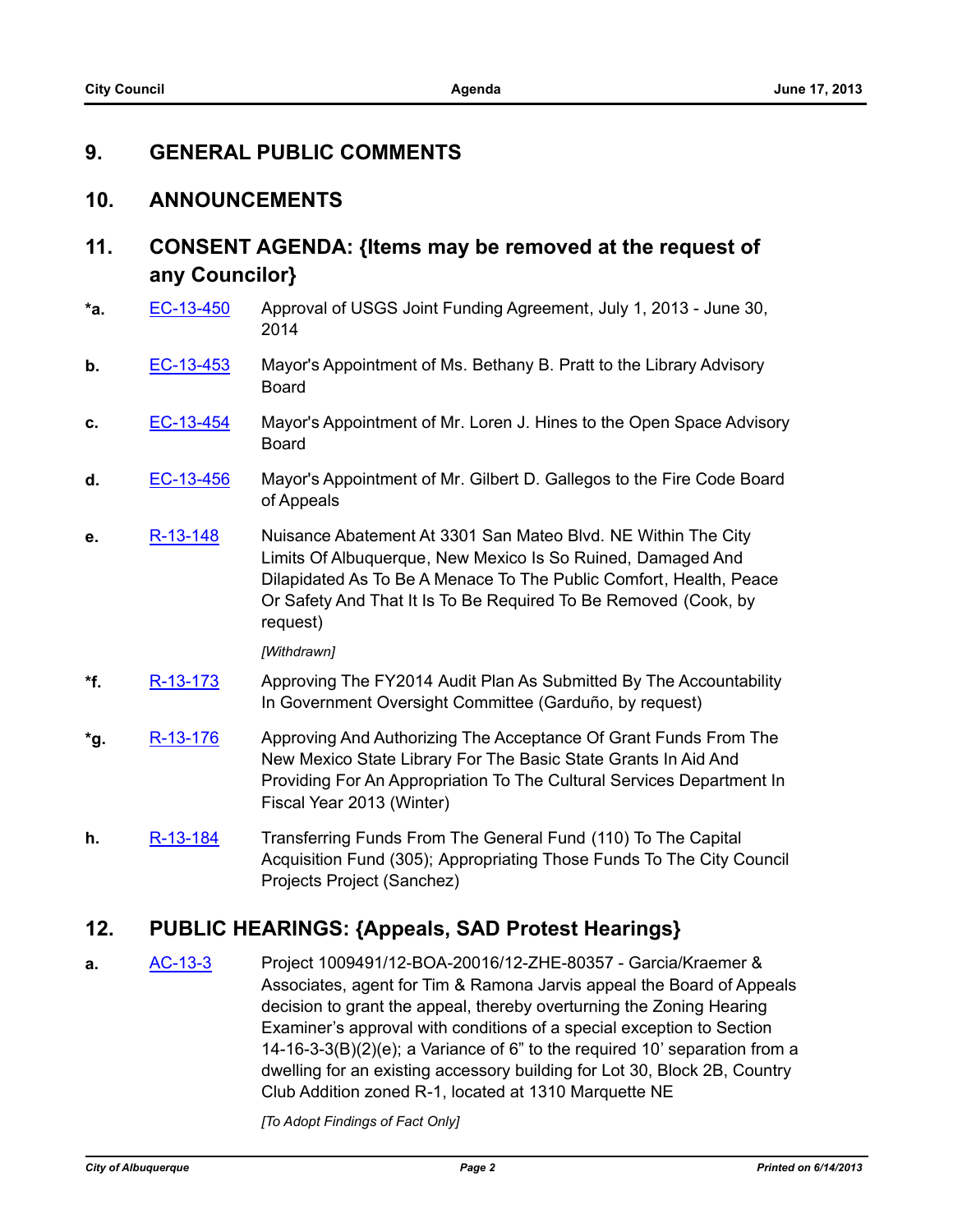**b.** [AC-13-4](http://cabq.legistar.com/gateway.aspx?m=l&id=/matter.aspx?key=8731) Project 1009491/12BOA-20017/12ZHE-80355 - Garcia/Kraemer & Associates, agent for Tim & Ramona Jarvis appeal the Board of Appeals decision to Grant the Appeal, thereby overturning the Zoning Hearing Examiner's approval with conditions of a special exception to Section 14-16-1-5: a Variance of 3' to the allowed 14' height for an existing accessory building for Lot 30, Block 2B, Country Club Addition zoned R-1, located at 1310 Marquette NE

*[To Adopt Findings of Fact Only]*

## **13. APPROVALS: {Contracts, Agreements, and Appointments}**

## **14. FINAL ACTIONS**

- **a.** [O-13-47](http://cabq.legistar.com/gateway.aspx?m=l&id=/matter.aspx?key=8729) Amending Chapter 14, Article 5, Part 2 ROA 1994 To Bring The Drainage Ordinance Into Compliance With The City's Municipal Separate Storm Sewer System (MS4) Permit Issued By The Environmental Protection Agency (EPA) (Benton, by request)
- **b.** [R-12-115](http://cabq.legistar.com/gateway.aspx?m=l&id=/matter.aspx?key=8565) Relating To Capital Projects; Amending The Adopted Capital Implementation Program Of The City Of Albuquerque To Complete The Funding For The Central And Unser Library (Sanchez)
- **c.** [R-13-149](http://cabq.legistar.com/gateway.aspx?m=l&id=/matter.aspx?key=8669) Nuisance Abatement At 1056 Betts St. NE Within The City Limits Of Albuquerque, New Mexico Is So Ruined, Damaged And Dilapidated As To Be A Menace To The Public Comfort, Health, Peace Or Safety And That It Is To Be Required To Be Removed (Harris, by request)
- **d.** [R-13-163](http://cabq.legistar.com/gateway.aspx?m=l&id=/matter.aspx?key=8728) Amending The City's Project Recommendations To The Mid-Region Council Of Governments For Inclusion In The 2035 Metropolitan Transportation Plan To Remove The Rio Grande And Candelaria Safety Improvements Project; Stating The City's Policy With Regard To A Proposed Roundabout At The Intersection Of Rio Grande And Candelaria Road; Designating 2011 Reconstruct Major Intersection General Obligation Bond Funding For Alternative Rio Grande Boulevard & Candelaria Intersection Safety Improvements (Meyers)

*[The intent is to postpone this matter to the August 19, 2013 Council meeting.]*

- **e.** [R-13-172](http://cabq.legistar.com/gateway.aspx?m=l&id=/matter.aspx?key=8772) Amending The Albuquerque/Bernalillo County Comprehensive Plan To Update Appendix D. Statistical And Map Information And, In Section II, Figure 30 Development Areas With Activity Centers And Transportation Corridors And Figure 31 Development Areas, And To Add Figure 32 Activity Centers And Transportation Corridors (Benton, by request)
- **f.** [R-13-180](http://cabq.legistar.com/gateway.aspx?m=l&id=/matter.aspx?key=8827) Approving And Authorizing A Grant Award From The New Mexico MainStreet Program To Support Nob Hill MainStreet In Planning For The Establishment Of A Business Improvement District And Providing An Appropriation To The Planning Department (Garduño)